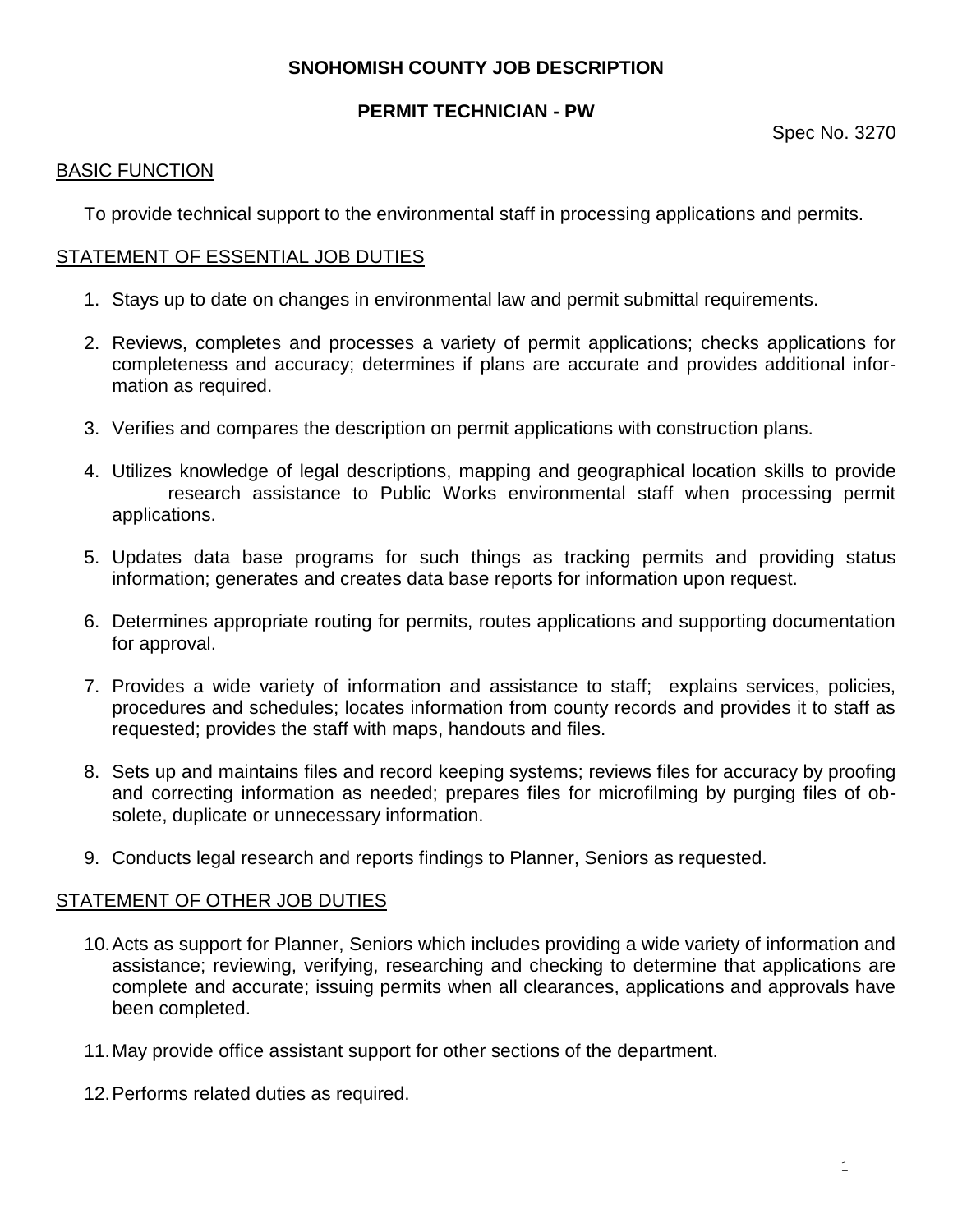# **SNOHOMISH COUNTY JOB DESCRIPTION**

# **PERMIT TECHNICIAN - PW**

Spec No. 3270

## MINIMUM QUALIFICATIONS

Two (2) years experience with the environmental resource management/environmental permitting; OR, any equivalent combination of training and/or experience that provides the required knowledge and abilities. Must pass job related tests.

## KNOWLEDGE AND ABILITIES

Knowledge of:

- legal descriptions and conducting legal research;
- codes, regulations and standards applicable to environmental resources, laws and permits;
- policies and procedures related to processing environmental permits and documents;
- general office methods and procedures.

### Ability to:

- read, interpret and apply work related codes, environmental and land use ordinances, legal property descriptions, legal opinions, and other legislation, regulations and guidelines governing permit processes;
- communicate with the general public and other county employees tactfully and courteously;
- work independently with minimal supervision;
- work effectively under stress and to meet deadlines as required;
- communicate effectively, both verbally and in writing;
- follow verbal and written instructions;
- read and interpret maps, drawings and blueprints;
- maintain required records.

### **SUPERVISION**

Employee receives general supervision from a supervisor and/or an administrative superior as assigned. Assignments are made by indicating generally what is to be done, the quantity of work expected and any deadlines which are to be met. Employee carries out recurring assignments on his/her own initiative and receives additional, specific instructions for new or unusual assignments. Work may be spot-checked to ensure accuracy.

### WORKING CONDITIONS

The work is performed in the usual office environment.

Snohomish County is an Equal Employment Opportunity (EEO) employer. Accommodations for individuals with disabilities are provided upon request. [EEO policy and ADA notice](http://snohomishcountywa.gov/1197/Equal-Employment-Opportunity-Policy)